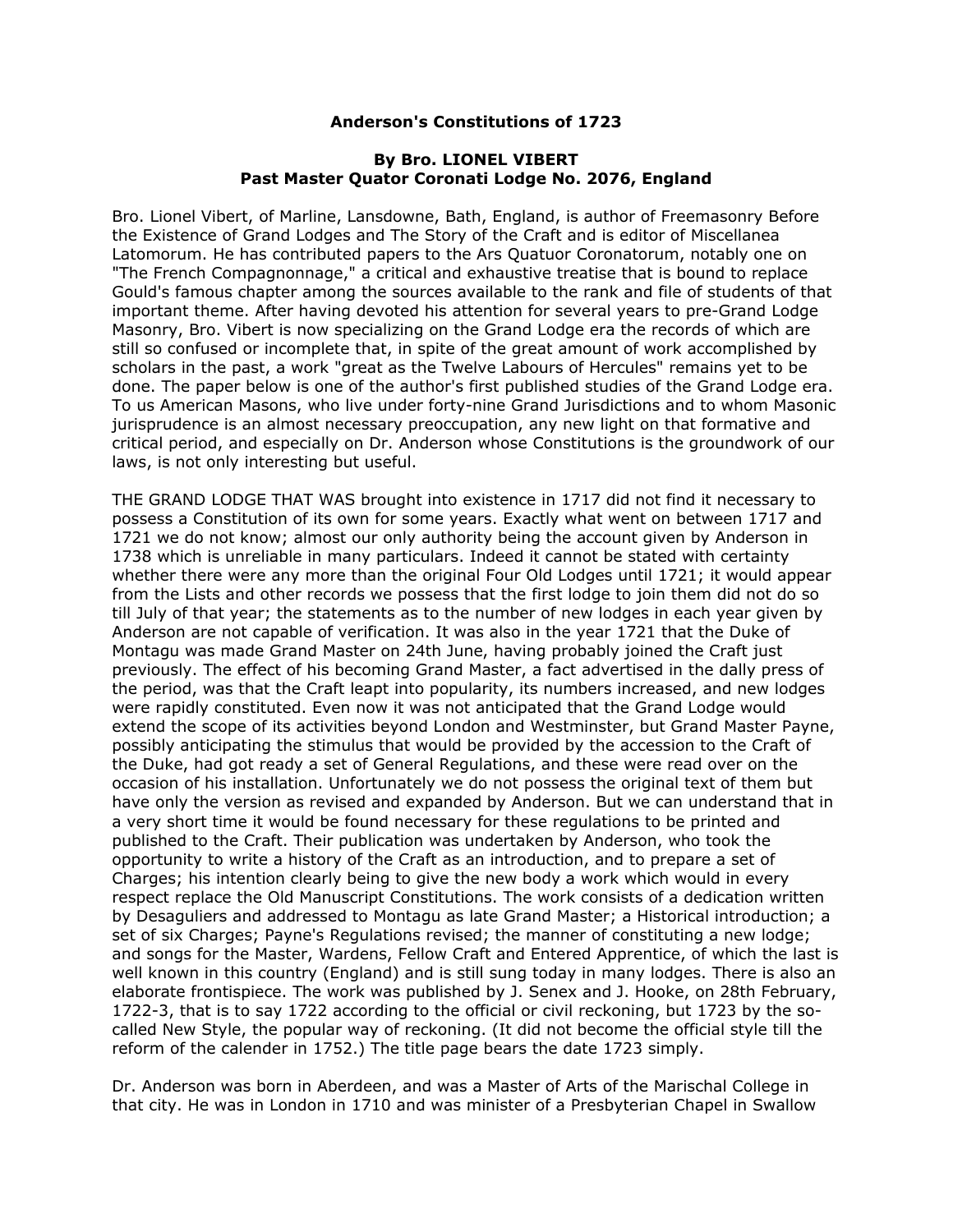Street, Piccaldilly, till 1734. He was also chaplain to the Earl of Buchan, and as the Earl was a representative peer for Scotland from 1714-1734, it was probably during these years that he maintained a London establishment. We do not know that the Earl was a Mason, although his sons were. When Anderson was initiated we do not know either; but it may have been in the Aberdeen Lodge. There is a remarkable similarity between his entry in the Constitutions of his name as "Master of a Lodge and Author of this Book," and in entry in the Aberdeen Mark Book, of "James Anderson, Glazier and Mason and Writer of this Book." This was in 1670 and this James Anderson is no doubt another person. It just happens most unfortunately that the minutes for the precise period during which we might expect to find our author are missing. In any case he was familiar with the Scottish terminology which he no doubt had some share in introducing into English Freemasonry.

Nor can it be stated with confidence when he joined the Craft in London. He was Master of a lodge in 1722, a lodge not as yet identified, but there is no record of his having had anything to do with Grand Lodge prior to the Grand Mastership of the Duke of Montagu. He was not even present at the Duke's installation; at all events Stukeley does not name him as being there. He himself, in his version of the minutes, introduces his own name for the first time at the next meeting.

### HOW HE CAME TO WRITE THE WORK

His own account of the work, as given in 1738, is that he was ordered to digest the Old Gothic Constitutions in a new and better method by Montagu on 29th September, 1721, that on 27th December, Montagu appointed fourteen learned brothers to examine the MS., and that after they had approved it was ordered to be printed on 25th March, 1722. He goes on to say that it was produced in print for the approval of Grand Lodge on 17th January, 1722-3, when Grand Master Wharton's manner of constituting a lodge was added. In the book itself are printed a formal Approbation by Grand Lodge and the Masters and Wardens of twenty lodges (with the exception of two Masters), which is undated, and also a copy of a resolution of the Quarterly Communication of 17th January, 1722-3, directing the publication and recommending it to the Craft.

With regard to the committee of fourteen learned brethren and the three occasions on which the book is alleged to have been considered in Grand Lodge, the Approbation itself states that the author first submitted his text for the perusal of the late and present Deputy Grand Master's and of other learned brethren and also the Masters of lodges, and then delivered it to Grand Master Montagu, who by the advice of several brethren ordered the same to be handsomely printed, This is not quite the same thing. And it is to be noted that in 1735 Anderson appeared before Grand Lodge to protest against the doings of one Smith who had pirated the Constitutions which were his sole property. His account of this incident in the 1738 edition suppresses this interesting circumstance. Further it is very clear from the Grand Lodge minutes that the appearance of the book caused a good deal of dissension in Grand Lodge itself, and it brought the Craft into ridicule from outside; in particular Anderson's re-writing of Payne's Regulations was taken exception to. Anderson himself did not appear again in Grand Lodge for nearly eight years.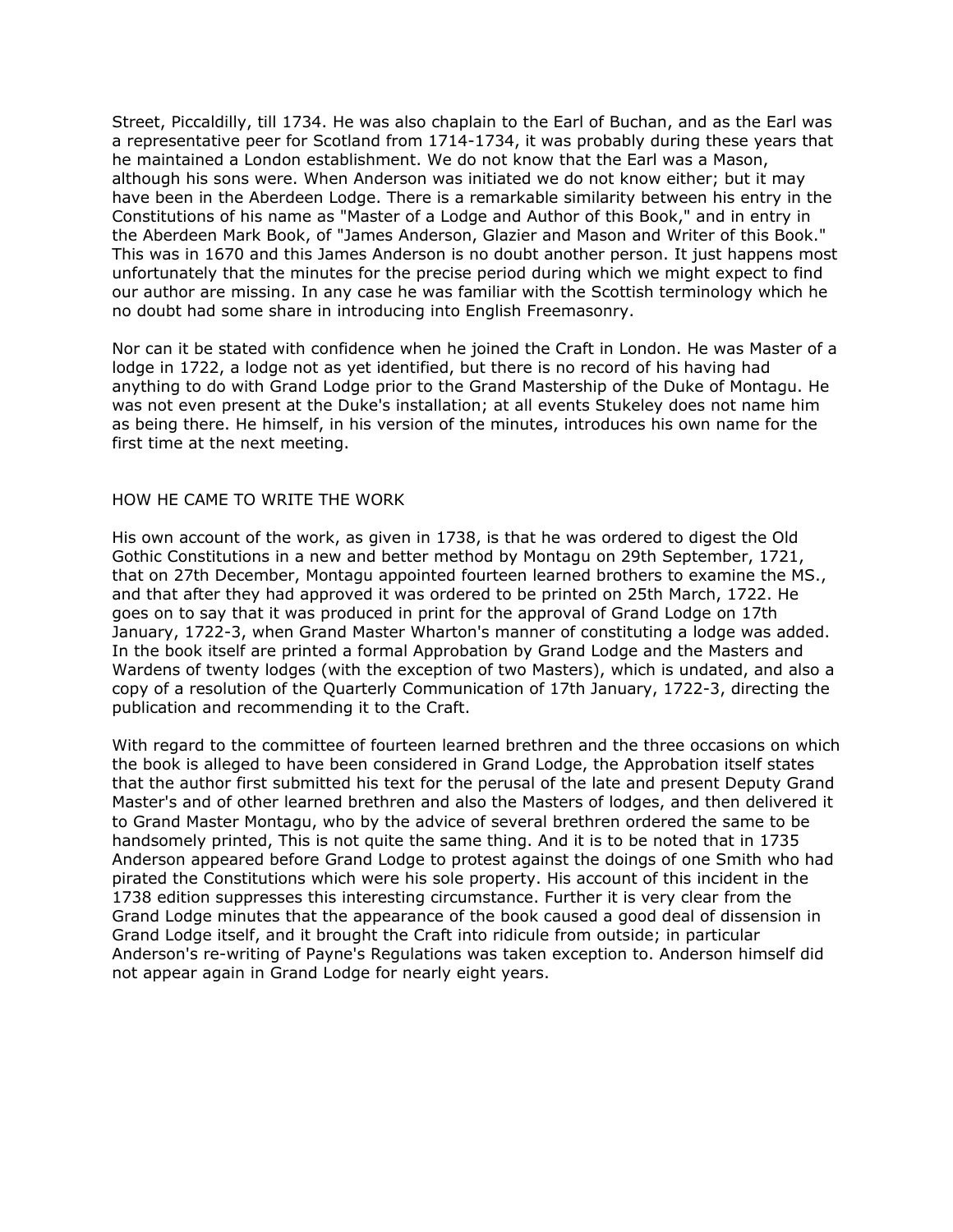The true state of the case appears to be that Anderson undertook to write the work as a private venture of his own and that this was sanctioned, since it was desirable that the Regulations at least published, without any very careful examination of his text, or of so much of it as was ready, and that when it was published it was discovered, but too late, that he had taken what were felt by many to be unwarrantable liberties not only with the traditional Charges but also with Payne's Regulations.

## THE BOOK IS ANALYZED

In using the term Constitutions he was following the phraseology of several of the versions of the Old Charges, and in fact the word occurs (in Latin) in the Regius, though Anderson never saw that. It was apparently traditional in the Craft. The contents of the work itself indicate that the various portions were put together at different dates and Anderson tells us it was not all in print during Montagu's term of office.

Taking the Approbation first, this is signed by officers of twenty lodges; the Master and both Wardens have all signed in all but two. In those, numbers eight and ten, the place for the Master's signature is blank. Mr. Mathew Birkhead is shown as Master of number five; and he died on the 30th December, 1722. Accordingly the Approbation must be of an earlier date and of the twenty lodges we know that number nineteen was constituted on 25th November, 1722, and number twenty if, as is probable, it is of later date, will have been constituted possibly on the same day but more probably a few days later. Thus we can date the Approbation within narrow limits. In his 1738 edition Anderson gives a series of the numbers of lodges on the roll of Grand Lodge at different dates which cannot be checked from any independent source, and he suggests that on 25th March, 1722, there were already at least twenty-four lodges in existence because he asserts that representatives of twenty-four paid their homage to the Grand Master on that date; and that those of twentyfive did so on 17th January, 1722-3. Because of Anderson's assertion as to twenty-four lodges some writers have speculated as to the lodges the officers of which omitted to sign or which were ignored by the author. But the truth probably is that these lodges - if they existed at all - were simply not represented at the meeting.

The Approbation is signed by Wharton as Grand Master, Desaguliers as Deputy, and Timson and Hawkins as Grand Wardens. According to the story as told by Anderson in 1738 Wharton got himself elected Grand Master irregularly on 24th June, 1722, when he appointed these brethren as his Wardens but omitted to appoint a Deputy. On 17th January, 1722-3, the Duke of Montagu, "to heal the breach," had Wharton proclaimed Grand Master and he then appointed Desaguliers as his Deputy and Timson and Anderson, (not Hawkins,) Wardens and Anderson adds that his appointment was made for Hawkins demitted as always out of town. If this story could be accepted the Approbation was signed by three officers who were never in office simultaneously, since when Desaguliers came in Hawkins had already demitted. This by itself would throw no small doubt on Anderson's later narrative, but in fact we know that his whole story as to Wharton is a tissue of fabrication. The daily papers of the period prove that the Duke of Wharton was in fact installed on 25th June, and he then appointed Desaguliers as his Deput and Timson and Hawkins as his Wardens. It is unfortunate that Anderson overlooked that his very date, 24th June, was impossible as it was a Sunday, a day expressly prohibited by Payne's Regulations for meetings of Grand Lodge. There are indications of some disagreement; apparently some brethren wished Montagu to continue, but in fact Wharton went in the regular course; the list of Grand Lodge officers in the minute book of Grand Lodge shows him as Grand Master in 1722. And that Hawkins demitted is merely Anderson's allegation. In this same list he appears as Grand Warden, but Anderson himself has written the words (which he is careful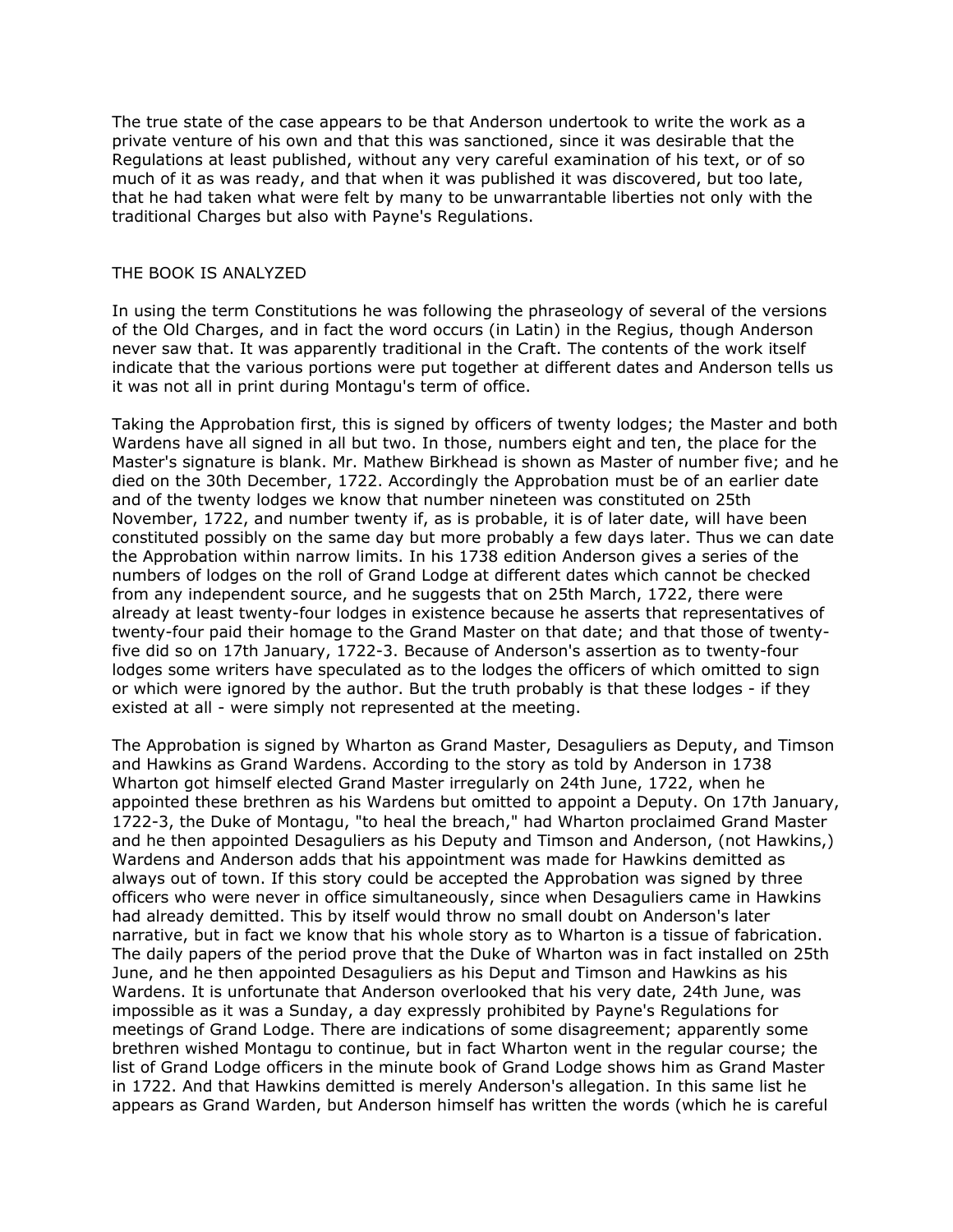to reproduce in 1738): "Who demitted and James Anderson A.M. was chosen in his place;" vide the photographic reproduction of the entry at page 196 of Quatuor, Coronatorum Antigrapha Vol. X; while in the very first recorded minute of Grand Lodge, that of 24th June, 1723, the entry as to Grand Wardens originally stood: Joshua Timson and the Reverend Mr. James Anderson who officiated for Mr. William Hawkins. But these last six words have been carefully erased, vide the photo reproduction at page 48 Quatuor Corontorum Antigrapha VOL X, which brings them to light again. Hawkins then was still the Grand Warden in June 1723, and on that occasion Anderson officiated for him at the January meeting. The explanation of the whole business appears to be that Anderson in 1738 was not anxious to emphasize his associated with Wharton, who after his term of office as Grand Master proved a renegade and Jacobite and an enemy to the Craft. He had died in Spain in 1731. For the Book of Constitutions of 1738 there is a new Approbation altogether.

But we have not yet done with this Approbation for the further question arises, At what meeting of Grand Lodge was it drawn up? The license to publish refers to a meeting of 17th January, 1722-23, and that there was such a meeting is implied by the reference to this document in the official minutes of June, when the accuracy of this part of it is not impugned. But this Approbation was as we have seen drawn up between the end of November and the end of December, 1722, and between these limits an earlier date, is more probable than a later. No such meeting is mentioned by Anderson himself in 1738. But the explanation of this no doubt is that he now has his tale of the proclamation of Wharton at that meeting on 17th January, and any references to a meeting of a month or so earlier presided over by that nobleman would stultify the narrative. It is probable that a meeting was in fact held, and that its occurrence was suppressed by Anderson when he came to publish his narrative of the doings of Grand Lodge fifteen years later. The alternative would be that the whole document was unauthorized, but so impudent an imposture could never have escaped contemporary criticism. Truly the ways of the deceiver are hard.

# THE FRONTISPIECE IS DESCRIBED

The Frontispiece to the Constitutions of 1723, which was used over again without alteration in 1738, represents a classical arcade in the foreground of which stand two noble personages, each attended by three others of whom one of those on the spectator's left carries cloaks and pairs of gloves. The principal personages can hardly be intended for any others than Montagu and Wharton; and Montagu is wearing the robes of the Garter, and is handing his successor a roll of the Constitutions, not a book. This may be intended for Anderson's as yet unprinted manuscript, or, more likely it indicates that a version of the Old Constitutions was regarded at the time as part of the Grand Master's equipment, which would be a survival of Operative practice. Behind each Grand Master stand their officers, Beal, Villeneau, and Morris on one side, and on the other Desaguliers, Timson, and Hawkins, Desaguliers as a clergyman and the other two in ordinary dress, and evidently an attempt has been made in each case to give actual portraits. It is unnecessary to suppose, as we would have to if we accepted Anderson's story, that this plate was designed, drawn, and printed in the short interval between 17th January and 28th February. It might obviously have been prepared at any time after June 25, 1722. By it Anderson is once more contradicted, because here is Hawkins - or at all events someone in ordinary clothes - as Grand Warden, and not the Reverend James Anderson, as should be the case if Wharton was not Grand Master till January and then replaced the absent Hawkins by the Doctor. The only other plate in the book is an elaborate illustration of the arms of the Duke of Montagu which stands at the head of the first page of the dedication.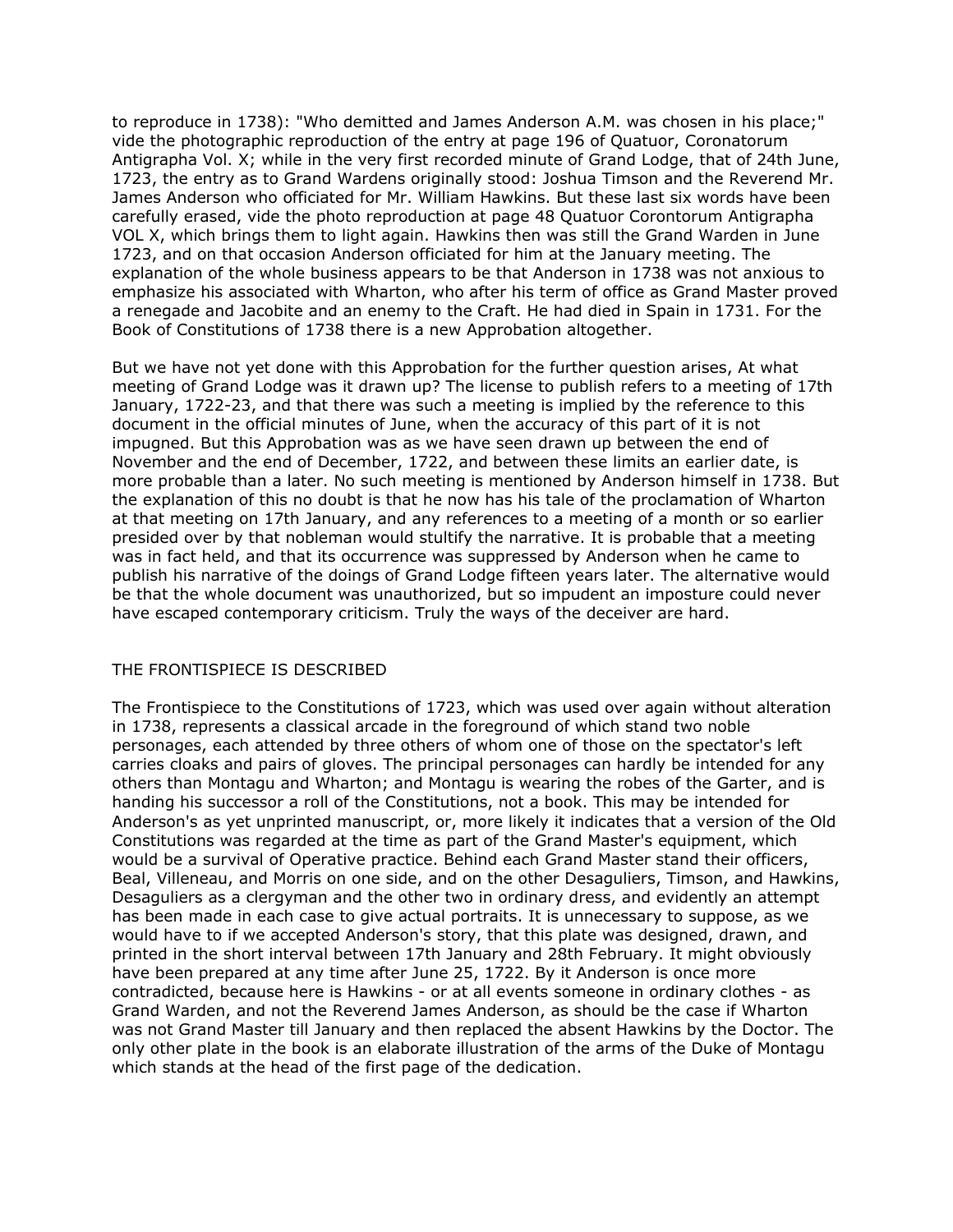We can date the historical portion of the work from the circumstance that it ends with the words: "our present worthy Grand Master, the most noble Prince John, Duke of Montagu." We can be fairly certain that Anderson's emendations of Payne's Regulations were in part made after the incidents of Wharton's election because they contain elaborate provisions for the possible continuance of the Grand Master and the nomination or election of his successor and in the charges again, there is a reference to the Regulations hereunto annexed. But beyond this internal evidence, (and that of the Approbation and sanction to publish already referred to), the only guide we have to the dates of printing the various sections of the work is the manner in which the printers' catch words occur. The absence of a catch word is not proof that the sections were printed at different times because it might be omitted if, e. g., it would spoil the appearance of a tail-piece; but the occurrence of a catch word is a very strong indication that the sections it links were printed together. Now in the Constitution of 1723 they occur as follows: from the dedication to the history, none; from the history to the Charges, catch word; from the Charges to a Postscript 'put in here to fill a page', catch word; from this to the Regulations, none; from the Regulations to the method of constituting a New Lodge, catch word; from this to the Approbation, none; from the Approbation to the final section, the songs, none; and none from here to the license to publish on the last page.

Accordingly we may now date the several portions of the work with some degree of certainty. The times are as follows:

The plate; at any time after June 25th, 1722. The dedication, id., but probably written immediately before publication. The historical portion; prior to 25th June, 1722. The charges printed with the preceding section, but drafted conjointly with the Regulations. The postscript; the same. The General Regulations, after Wharton's installation The method of constituting a new Lodge; printed with the preceding section. The Approbation; between 25th November and end of December, 1722. The songs and sanction to publish; after January 17th, 1722-3, and probably at the last moment.

Of these sections the plate and Approbation have already been dealt with. The dedication calls for no special notice; it is an extravagant eulogy of the accuracy and diligence of the author. The songs are of little interest except the familiar Apprentice's Song, and this is now described as by our late Brother Matthew Birkhead.

#### THE HISTORICAL PORTION

This requires a somewhat extended notice. The legendary history, as it is perhaps not necessary to remind my readers, brought Masonry or Geometry from the children of Lamech to Solomon; then jumped to France and Charles Martel; and then by St. Alban, Athelstan and Edwin, this worthy Craft was established in England. In the Spencer family of MSS. an attempt has been made to fill in the obvious gaps in this narrative by introducing the second and third temples, those of Zerubbabel and Herod, and Auviragus king of Britain as a link with Rome, France and Charles Martel being dropped, while a series of monarchs has also been introduced between St. Alban's paynim king and Atheistan. Anderson's design was wholly different. He was obsessed by the idea of the perfection of the Roman architecture, what he called the Augustan Style, and he took the attitude that the then recent introduction of Renaissance architecture into England as a return to a model from which Gothic had been merely a barbarous lapse. He traces the Art from Cain who built a city, and who was instructed in Geometry by Adam. Here he is no doubt merely bettering his originals which were content with the sons of Lamech. The assertion shows a total want of any sense of humour, but then so do all his contributions to history. But it is worth while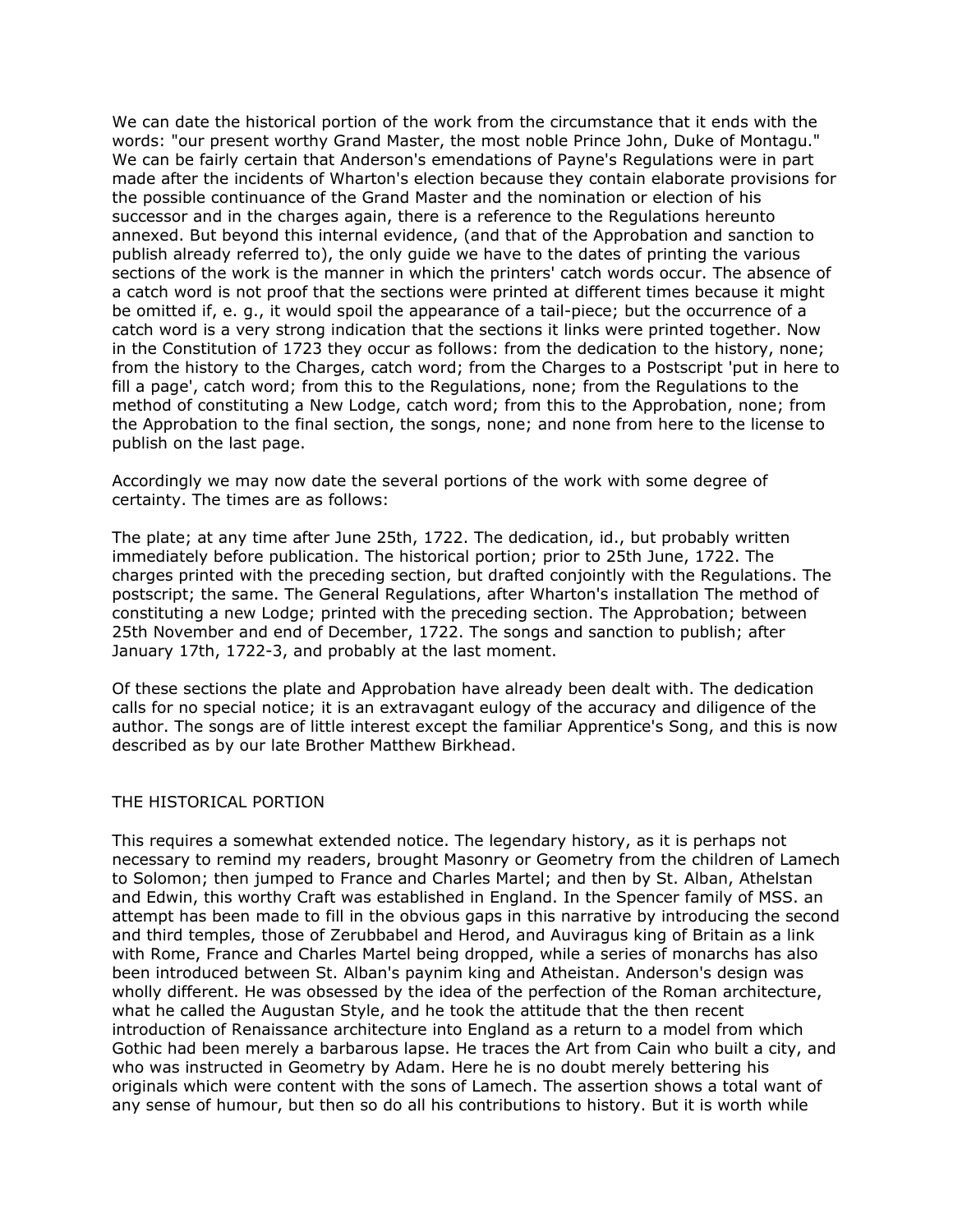pointing out that it suggests more than this; it suggests that he had an entire lack of acquaintance with the polite literature of the period. No well-read person of the day would be unacquainted with the writings of Abraham Cowley, the poet and essayist of the Restoration, and the opening sentence of his Essay of Agriculture is: "The three first men in the world were a gardener, a ploughman and a grazier; and if any man object that the second of these was a murderer, I desire he would consider that as soon as he was so he quitted our profession, and turned builder." It is difficult to imagine that Anderson would have claimed Cain as the first Mason if he had been familiar with this passage.

From this point he develops the history in his own fashion, but he incorporates freely and with an entire disregard for textual accuracy any passages in the Old Charges that suit him and he has actually used the Cooke Text, as also some text closely allied to the William Watson. We know the Cooke was available to him; we learn from Stukeley that it had been produced in Grand Lodge on 24 June, 1721. Anderson, in 1738, omits all reference to this incident, but asserts that in 1718 Payne desired the brethren to bring to Grand Lodge any old writings and records, and that several copies of the Gothic Constitutions (as he calls them) were produced and collated. He also alleges that in 1720 several valuable manuscripts concerning the Craft were too hastily burnt by some scrupulous brethren.

The former of these statements we should receive with caution; for the very reason that the 1723 Constitutions show no traces of such texts; the latter may be true and the manuscripts may have been rituals, or they may have been versions of the Old Charges, but there was nothing secret about those. The antiquary Plot had already printed long extracts from them.

Returning to the narrative we are told that Noah and his sons were Masons, which is a statement for which Anderson found no warrant in his originals; but he seems to have had a peculiar fondness for Noah. In 1738 he speaks of Masons as true Noachidae, alleging this to have been their first name according to some old traditions, and it is interesting to observe that the Irish Constitutions of 1858 preserve this fragment of scholarship and assert as a fact that Noachidae was the first name of Masons. Anderson also speaks of the three great articles of Noah, which are not however further elucidated, but it is probable that the reference is to the familiar triad of Brotherly Love, Relief and Truth. He omits Abraham and introduces Euclid in his proper chronological sequence, so that he has corrected the old histories to that extent; but after Solomon and the second Temple he goes to Greece, Sicily and Rome, where was perfected the glorious Augustan Style. He introduces Charles Martel as King of France! - as helping England to recover the true art after the Saxon invasion, but ignores Athelstan and Edwin. He however introduces most of the monarchs after the Conquest and makes a very special reference to Scotland and the Stuarts. In the concluding passage he used the phrase "the whole body resembles a well built Arch" and it has been suggested, not very convincingly perhaps, that this is an allusion to the Royal Arch Degree.

There is an elaborate account of Zerubbabel's temple which may have some such significance, and the Tabernacle of Moses, Aholiab and Bezaleel is also mentioned at some length, Moses indeed being a Grand Master. He also inserts for no apparent reason a long note on the words Hiram Abiff, and in this case the suggestion that there is a motive for his doing so connected with ritual is of more cogency. It is an obvious suggestion that the name was of importance to the Craft at this date, that is to say early in 1722, and that the correctness of treating Abiff as a surname instead of as equivalent to his "father" was a matter the Craft were taking an interest in.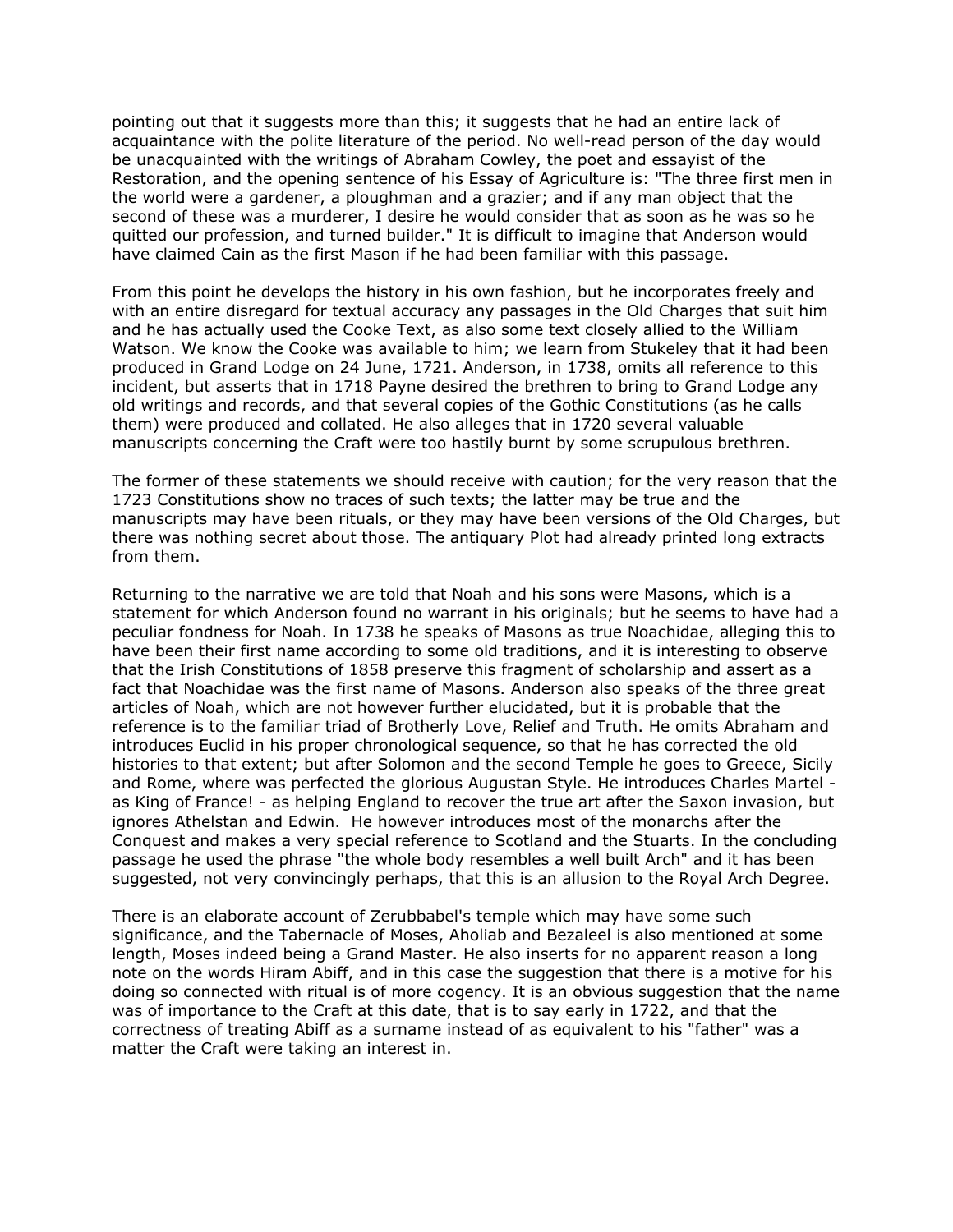### THE SIX CHARGES

The Charges, of which there are six, are alleged to be extracted from ancient records of lodges beyond Sea, and of those in England, Scotland and Ireland. In the Approbation the assertion is that he has examined several copies from Italy and Scotland and sundry parts of England. Were it not that he now omits Ireland altogether we might nave been disposed to attach some importance to the former statement. As yet no Irish version of the Old Charges has come to light but it is barely possible that there were records of Irish Freemasonry at the time which have since passed out of sight, a Freemasonry no doubt derived originally from England. But the discrepancy is fatal; we must conclude that the worthy doctor never saw any Irish record. And we can safely dismiss his lodges in Italy or beyond Sea as equally mythical.

Of the six Charges themselves the first caused trouble immediately on its appearance. It replaced the old invocation of the Trinity and whatever else there may have been of statements of religious and Christian belief in the practice of the lodges by a vague statement that we are only to be obliged to that religion in which all men agree. Complete religious tolerance has in fact become the rule of our Craft, but the Grand Lodge of 1723 was not ready for so sudden a change and it caused much ill feeling and possibly many secessions. It was the basis of a series of attacks on the new Grand Lodge.

### CONSTITUTING A NEW LODGE

The manner of constituting a New Lodge is noteworthy for its reference to the "Charges of a Master," and the question, familiar to us today: Do you submit to these charges as Masters have done in all ages? It does not appear that these are the six ancient Charges of a previous section; they were something quite distinct. But not until 1777 are any Charges of the Master known to have been printed. It is also worthy of notice that the officers to be appointed Wardens of the new lodge are Fellow Crafts. There is also a reference to the Charges to the Wardens which are to be given by a Grand Warden. This section appeared in the Constitutions of the United Grand Lodge as late as 1873.

Anderson in 1738 alleges that he was directed to add this section to the work at the meeting of January 17 and he then speaks of it as the ancient manner of constituting a lodge. This is also the title of the corresponding section in the 1738 Constitutions, which is only this enlarged. But its title in 1723 is: Here follows the Manner of constituting a NEW LODGE, as practiced by His Grace the Duke of Wharton, the present Right Worshipful Grand Master, according to the ancient Usages of Masons. We once more see Anderson suppressing references to the Duke of Wharton where he can in 1738, and yet obliged to assert that the section was added after January 17th in order to be consistent in his story. It is not in the least likely that this is what was done. It was to all appearance printed at one and the same time with the Regulations, which he himself tells us were in print on 17th January, and since Wharton constituted four lodges if not more in 1722 he will not have waited six months to settle his method. We may be pretty certain that this section was in print before the Approbation to which it is not linked by a catch-word.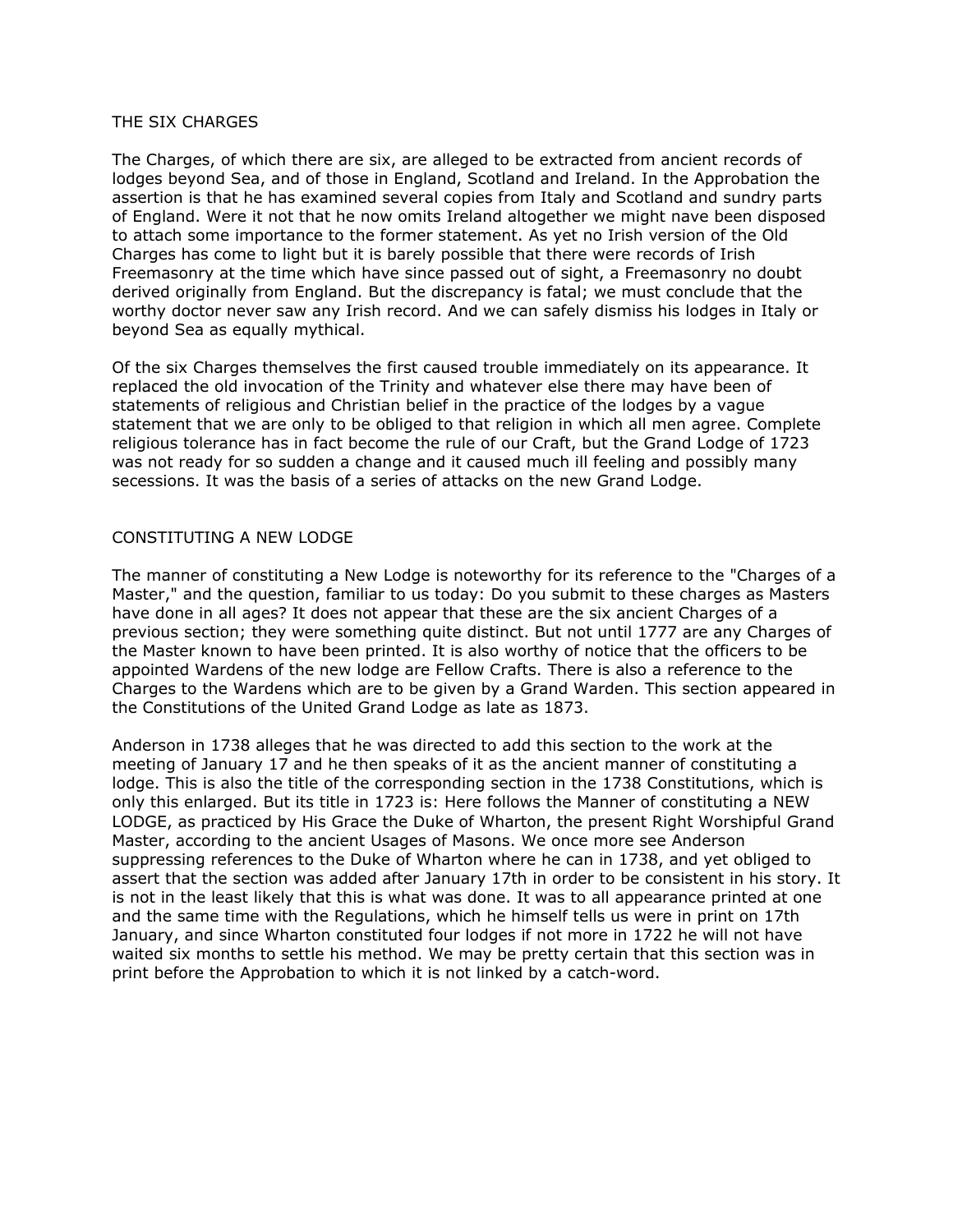#### THE REGULATIONS

The Regulations, as I have already mentioned, have come down to us only as rewritten by Anderson. The official minutes of Grand Lodge throw considerable light on the matter. The first of all relates to the appointment of the Secretary, and the very next one is as follows:

The Order of the 17th January 1722-3 printed at the end of the Constitutions page 91 for the publishing the said Constitutions as read purporting, that they had been before approved in Manuscript by the Grand Lodge and were then (viz) 17th January aforesaid produced in print and approved by the Society.

Then the Question was moved, that the said General Regulations be confirmed, so far as they are consistent with the Ancient Rules of Masonry. The previous question was moved and put, whether the words "so far as they are consistent with the Ancient Rules of Masonry" be part of the Question. Resolved in the affirmative, But the main Question was not put. And the Question was moved that it is not in the Power of any person, or Body of men, to make any alteration, or Innovation in the Body of Masonry without the consent first obtained of the Annual Grand Lodge. And the Question being put accordingly Resolved in the Affirmative. We would record these proceedings today in somewhat different form, perhaps as follows:

It was proposed (and seconded) that the said General Regulations be confirmed so far as they are consistent with the Ancient Rules of Masonry. An amendment to omit the words "so far ... Masonry" was negatived. But in place of the original proposition the following resolution was adopted by a majority: That it is not, etc.

The effect of this is that it indicates pretty clearly that there was a strong feeling in Grand Lodge that Anderson's version of the Regulations had never been confirmed; that there was a difference of opinion as to now confirming them, even partially; and that in fact this was not done, but a resolution was adopted instead condemning alterations made without the consent of Grand Lodge at its annual meeting first obtained. I should perhaps say that the word "purporting" does not here have the meaning we would today attach to it; it has no sense of misrepresentation. Anderson was present at this meeting, but naturally not a word of all this appears in the account he gives of it in 1738.

Regulation XIII, or one sentence in it rather, "Apprentices must be admitted Masters and Fellow Craft only here, (i.e. in Grand Lodge) unless by a Dispensation," was at one time the battle ground of the Two Degree versus Three Degree schools; but it is generally admitted now, I believe, that only two degrees are referred to, namely the admission and the Master's Part.

The order of the words is significant. In the Regulation they read "Masters and Fellow Craft." In the resolution of 27 November, 1725 by which the rule was annulled, the wording is "Master" in the official minutes, which is a strong indication that the original Regulation only referred to one degree. In 1738 Anderson deliberately alters what is set out as the original wording and makes it read "Fellow Crafts and Masters," while in the new Regulation printed alongside of it the alteration of 27 November, 1725, is quoted as "Masters and Fellows" both being inaccurate; and he even gives the date wrongly.